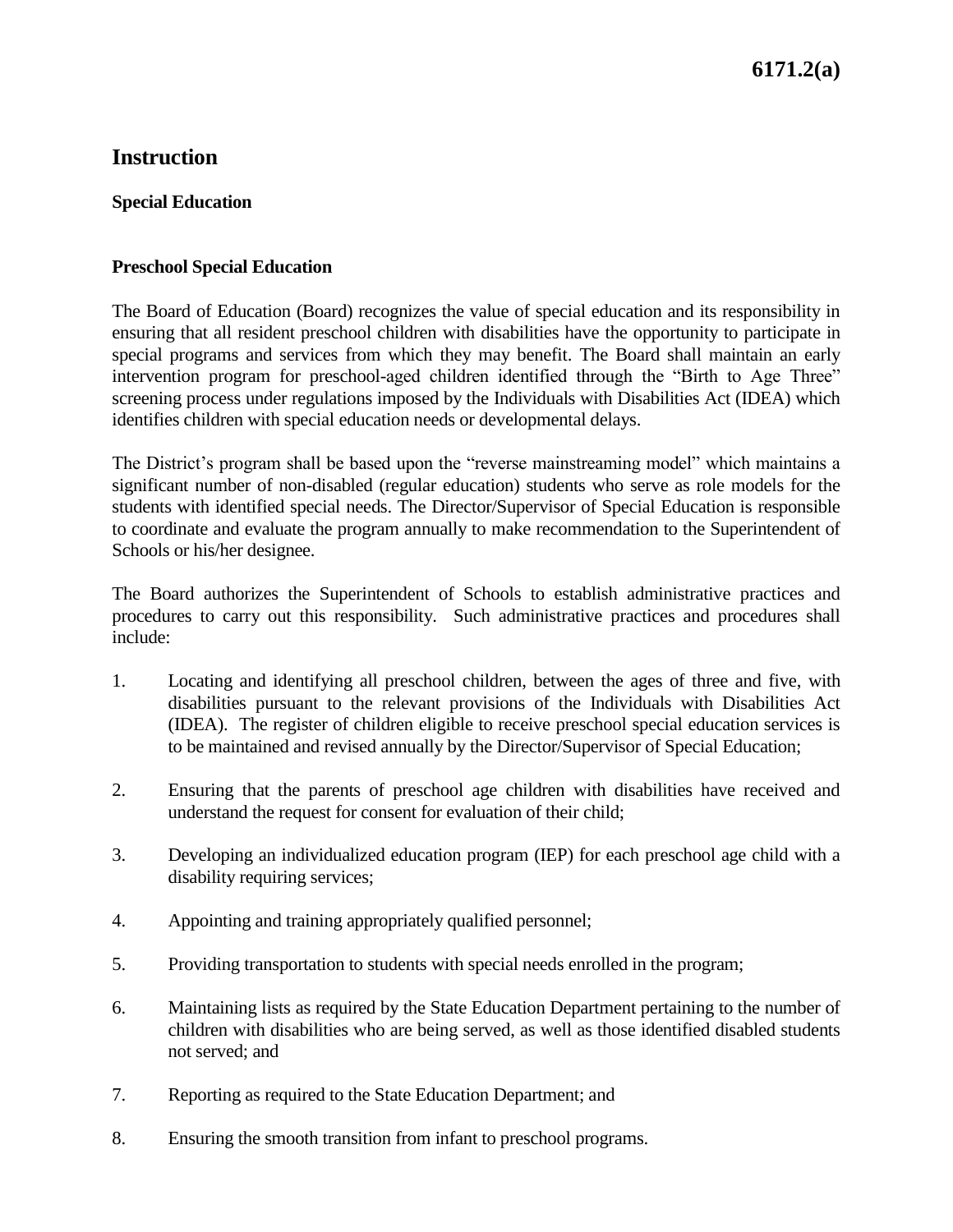# **Instruction**

#### **Special Education**

#### **Preschool Special Education** (continued)

The Planning and Placement Team's responsibilities will include the evaluation and recommendation for placement in appropriate approved programs and the provision of appropriate special education programs and services for each preschool child with a disability. Children recommended for an educational program may enter at various points throughout the school year.

It is ultimately the responsibility of the Board to provide the appropriate approved preschool program and services for the District children. Should the PPT's determination and recommendations differ from parent or guardian preference, placement may be appealed by a parent or guardian through the procedures outlined in IDEA.

The Board directs the Superintendent or his/her designee to ensure that the District considers that adequate and appropriate space and personnel are made available for such programs and services.

#### **Tuition**

Non-disabled (regular education) students enrolled in the "reverse mainstreaming" preschool program will be required to pay tuition for the program. Failure to make such tuition payment may result in discontinuation of enrollment in the program.

Legal Reference: Connecticut General Statutes 10-76a Definitions. 10-76b State supervision of special education programs and services. 10-76c Receipt and use of money and personal property. 10-76d Duties and powers of boards of education to provide special education programs and services. (as amended by PA 97-114) 10-76e School construction grant for cooperative regional special education facilities. 10-76f Definition of terms used in formula for state aid for special education. 10-76g State aid for special education.